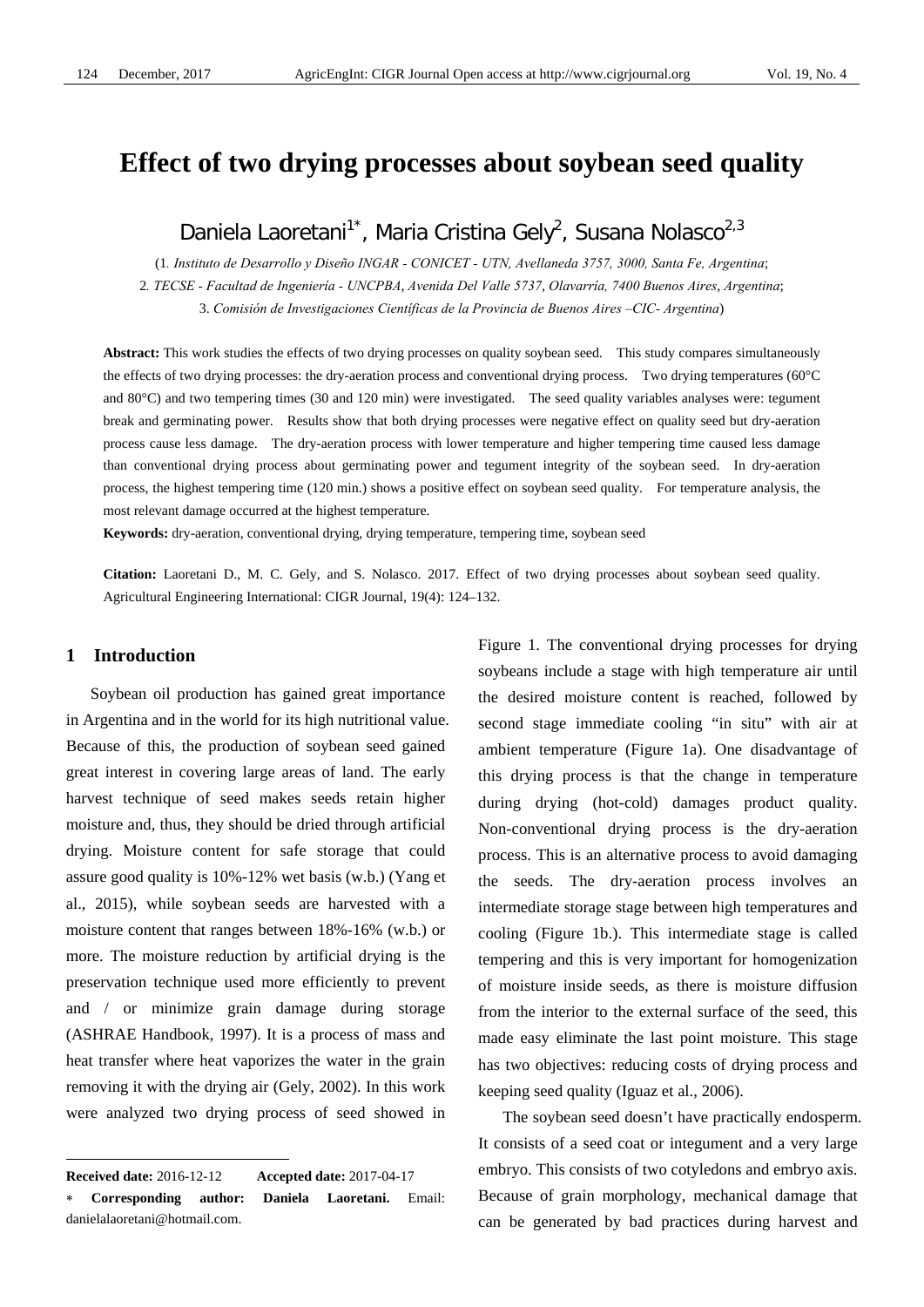postharvest can determine the future inability to germinate (Casini, 2007). El-Abady (2014) studied the effect of temperature drying on high quality maize seed. This work analyzes the effect of drying in fast green test, standard germination, abnormal seedlings, speed of germination, cold test, electrical conductivity, shoot length, root length and seedling dry weight. The obtained results show the negative effect of high temperature drying on the seed. Dong et al. (2010) studied the effect of drying time and tempering time on fissuring the two variety rice. Their results show that shorter time drying and higher tempering time reduced the rice fissuring. Also, Iguaz et al. (2006) analyzed different drying processes on quality rice displayed that use of tempering time minimizes damage of grain. Devilla et al. (1999), in their study, displayed that dry-aeration process reduces the susceptibility of corn to damage.





The objective of this study was to analyze the effects of dry-aeration process on the quality of soybean grain specifically on the break tegument and germinating power. Also it intends to compare these effects with the effects caused by conventional drying. This paper seeks to preserve the quality of soybeans seed once separated from the plant, achieving maximization of Argentina's agroindustrial productivity.

#### **2 Experimental Section**

### **2.1 Preparation and characterization of the sample**

Soybean seeds (360 GR variety) from a 150 kg bag were conditioned and characterized. These seeds were harvested in summer 2006/2007, in the area of Olavarría, Argentina. Soybean seed had no drying treatment. The characterization analyses were: initial moisture of seeds, break tegument and germination power.

Initial moisture of seeds was determined by AOAC 14.003 (AOAC, 1990). This was analyzed by triplicate. In this analysis, a vacuum oven (40 cm Hg) was used at 110ºC until constant weight was reached, which was attained after about 8 h. Then, the seeds were wetted for analysis of the drying process.

# **Wetted soybean seed sample**

Water was added to the soybean seeds to reach the moisture of 27% (w/w) (d.b.). Afterwards, seeds were stored for 48 h in closed containers at 8°C to homogenize the moisture inside the sample seeds. Wetting of the sample was performed in duplicate. The final moisture was analyzed according to method  $(AOCS Ba - 2b - 82)$ (AOAC, 1990).

#### **Break tegument**

The break tegument was determined by putting 10 seeds in a sodium hypochlorite solution 1% (w  $v^{-1}$ ) for 10 minutes. Then, the swollen and translucent white seed were counted, value corresponding to the number of seed which break tegument (Gutormson, 1992). The ten repetitions were performed.

### **Germinating power**

The germination seed power was determined following ISTAS 5.2.2 (2003) method. In order to standardize the internal conditions of the germination camera, the size of the sample was modified to 50 seeds. The analysis was performed on 4 replications at 25°C for 7 days. The substrate used was sand previously sterilized (8 h at 150°C in a forced circulation oven) and wet with distilled water. The count of seedlings was performed at 5 days and then at 7 days.

#### **2.2 Dry-aeration process**

#### 2.2.1 Dry-aeration equipment

The equipment utilized in this study belongs to the Department of Chemical Engineering of UNICEN (Universidad Nacional del Centro de la Provincia de Buenos Aires) with headquarters in Olavarría, which has a data acquisition system for temperature to allow tracking the temperature of the air passing through the bed of grain. The equipment allows to dry a grain bed by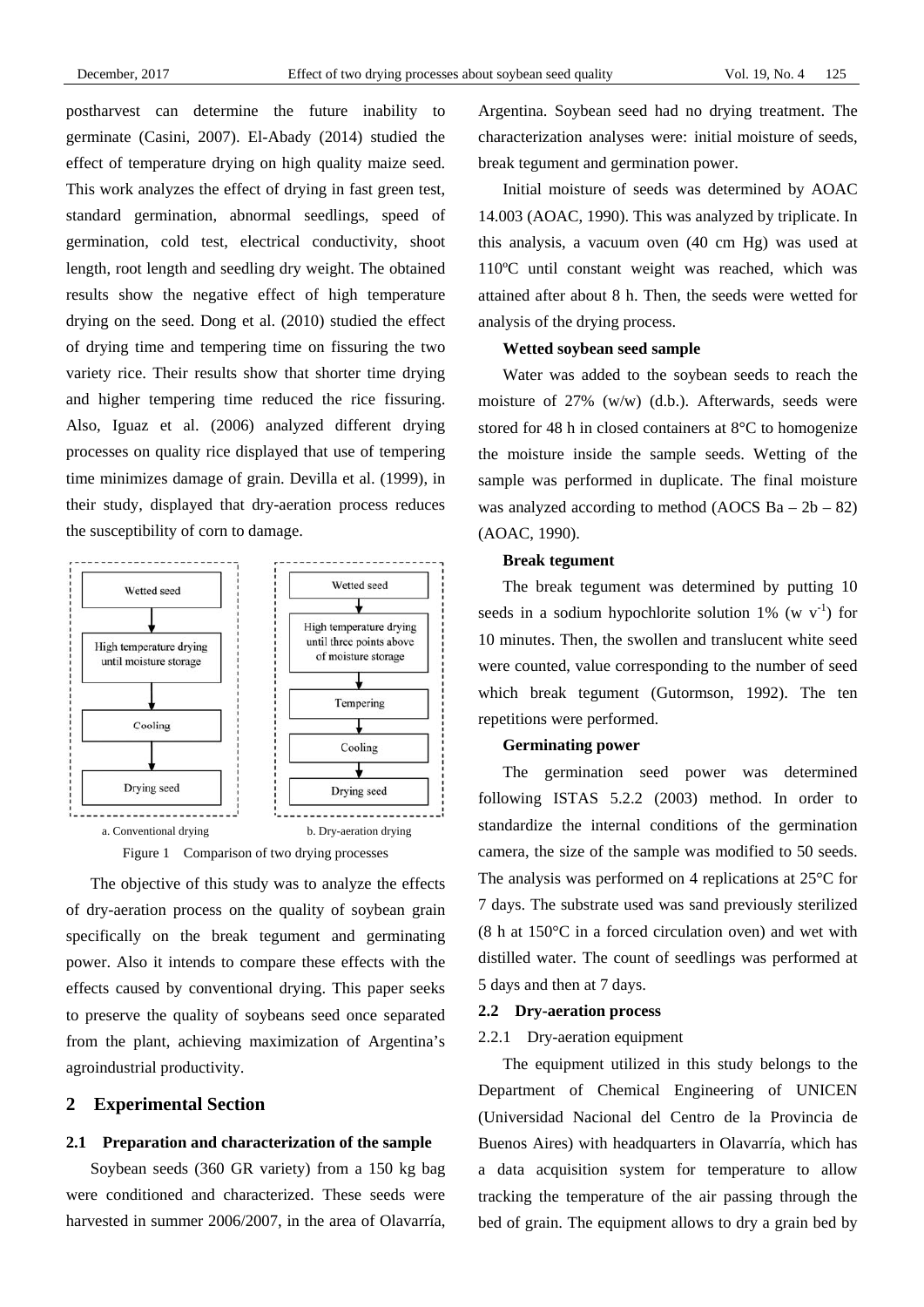changing the temperature and flow of drying air. The equipment contains four trays, of equal size, 16 cm wide, 16 cm long, and 0.5 cm high, whereby it was possible to monitor the moisture content of seed in a thin layer of seeds (individually dried). It also contains four drawers, whose sizes are 5 cm high, 16 cm wide, and 16 cm long, corresponding to each of the trays, as shown in Figure 2. Each tray has a standard-type heat-resistance PT100 sensor, built for converting the heat resistance signal into a standard 420 mA signal for which the transducer is allocated. They were calibrated by manufacturer for a range from 0°C to 200°C.



Figure 2 Dry-aeration equipment employed in the studied processes

# 2.2.2 Experimental drying processes

In this study, four dry-aeration processes and two conventional drying processes were analyzed. Here, were evaluated two drying temperatures and two tempering times. Temperatures and tempering times were those used in the industrial practice. The drying temperature analyzed were 60ºC and 80ºC and the tempering time were 30 and 120 minute. Table 1 shows the analyzed dry-aeration processes (P1 to P4). Samples of 100 g were placed on the equipment trays, and 1300 g samples were arranged in each drawer. The air flow enters the seeds mass perpendicularly from the first to the last tray (from top to bottom), with 0.088 m s<sup>-1</sup>  $\pm$  0.016 average air speed, during all tested drying processes. The drying time of grains was determined by the decrease in weight of the samples contained in each tray. This samples were weighed at one-minute time intervals; moisture content on the dry basis (d.b.) of the four trays was calculated by weight difference, the all heat drying process being finished when the average moisture reached 19% (w  $w^{-1}$ )

moisture (d.b.) (2.5 points on wet basis moisture above the base marketing or safety storage). Immediately after that, the tempering process is started. Once tempering time for each dry-aeration process is finished, aeration is started to reach the required moisture for soybean marketing (15.6%, d.b.). During the aeration, air flow rate similar to the one implemented during the heat drying step  $(0.088 \text{ m s}^{-1})$  was used. In duplicate sample processing times equally conditions were respected.

Also, conventional drying process were performed at each tested temperature, 60ºC and 80ºC (P5 and P6 in Table 1). This process involves drying with hot air until reaching the marketing moisture of seeds, followed by aeration with air at room temperature to cool seeds. The seeds were weighed each one-minute interval, and average moisture (d.b.) was computed until marketing moisture was reached.

|  | Table 1 Descriptions of the analyzed drying processes |  |  |  |  |
|--|-------------------------------------------------------|--|--|--|--|
|--|-------------------------------------------------------|--|--|--|--|

| Process, P     | Temperture, <sup>o</sup> C | Tempering, min |
|----------------|----------------------------|----------------|
| P <sub>1</sub> | 60                         | 120            |
| P <sub>2</sub> | 60                         | 30             |
| P <sub>3</sub> | 80                         | 120            |
| P <sub>4</sub> | 80                         | 30             |
| P <sub>5</sub> | 80<br>60                   | -              |
| P6             | 60                         |                |

## **2.3 Results analysis**

Statistical analysis of the obtained data was performed using ANOVA (analysis of variance) with SYSTAT software for Windows (Wilkinson, 1990). Also, Tukey technique ( $\alpha$  = 0.05) was implemented to verify the mean difference between the sample without drying treatment and the dried samples by each of the proposed drying systems.

# **3 Results and Discussion**

#### **3.1 Characterization of soybean seeds**

Table 2 displays the results obtained in the characterization of soybean seeds for initial soybean and wetted soybean seeds. These soybean seed samples showed a low break tegument, less than 42% reported in the literature. This indicates a proper postharvest handling of seed, as also a high germination power (Colombo et al. 2006). For wetted soybeans, the increase in moisture content causes the germination decrease by 22%, a result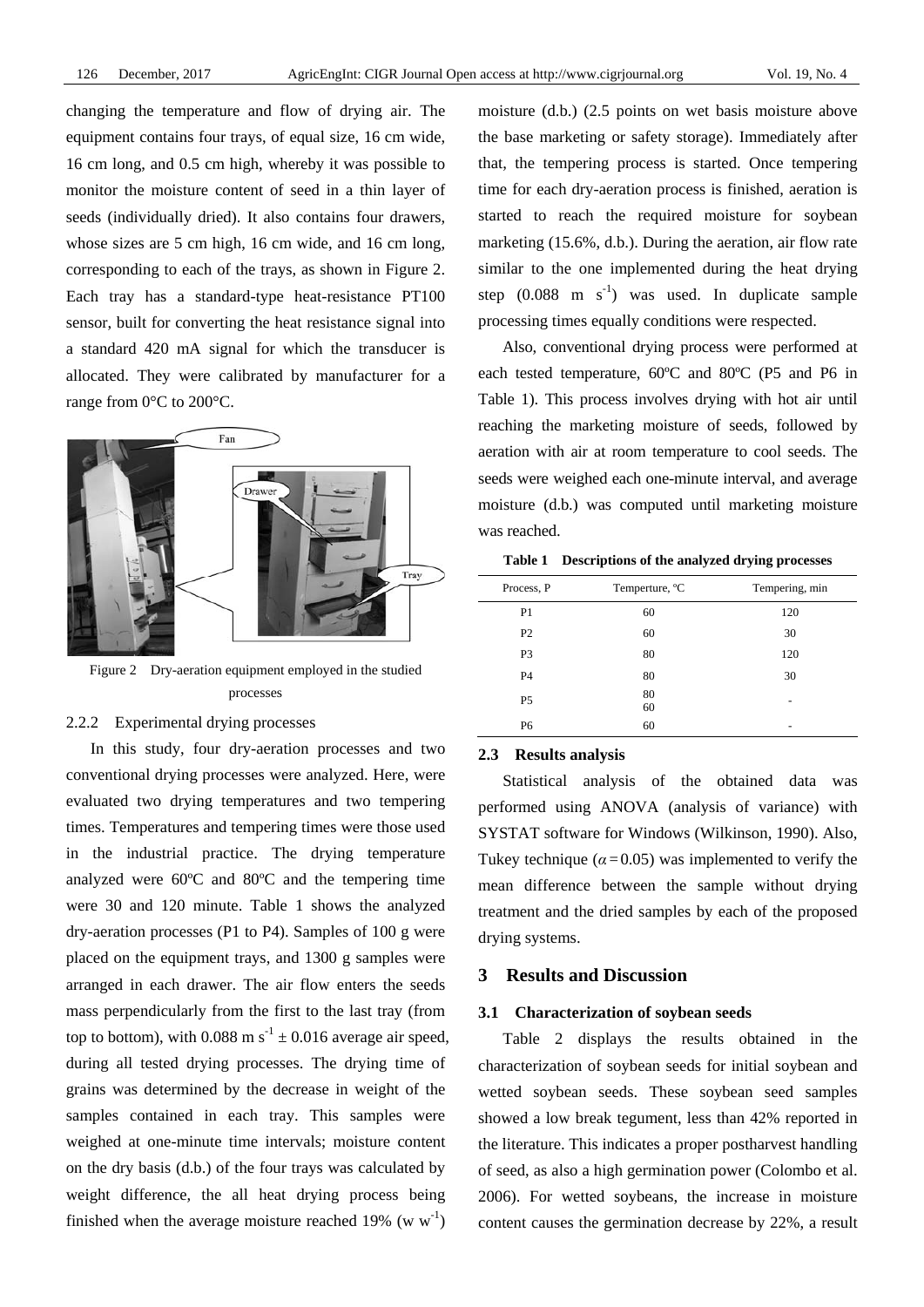consistent with a study by Bauer et al. (2003). The tegument break was similar for both samples of soybean.

Hereinafter the soybean sample which it is dried by the processes in analysis is the wetted soybean.

**Table 2 Results of characterization analysis of soybean seeds** 

| Physical characteristics of initial soybean seeds |                                    |                                          |  |
|---------------------------------------------------|------------------------------------|------------------------------------------|--|
| Analysis                                          | Result                             | Bibliographic value                      |  |
| Apparent density                                  | $0.68 \pm 0.70$ g mL <sup>-1</sup> | 0.732 g ml <sup>-1</sup> (Kachru, 1994)  |  |
| Real density                                      | $1.22 \pm 0.01$ g mL               | $1.19$ g mL <sup>-1</sup> (Kachru, 1994) |  |
| Porosity                                          | 44.2%                              | 38.8% (Kachru, 1994)                     |  |
| Equivalent diameter                               | $6.56 \text{ mm}$                  | 5.13 mm (Kachru, 1994)                   |  |
| Analysis                                          |                                    | Result                                   |  |
|                                                   | Initial soybean seeds              |                                          |  |
| Moisture $(\% w.b.)$                              |                                    | $10.9 \pm 0.28$                          |  |
| Moisture $(\%$ d.b.)                              |                                    | $12.3 + 0.36$                            |  |
| Break tegument (%)                                |                                    | $11 + 2$                                 |  |
| Germinating power (%)                             |                                    | $90 + 6$                                 |  |
|                                                   | Wetted soybean seeds               |                                          |  |
| Moisture $(\% w.b.)$                              |                                    | $21.4 \pm 0.58$                          |  |
| Moisture (% d.b.)                                 |                                    | $27.2 + 0.37$                            |  |
| Break tegument (%)                                |                                    | $10 + 2$                                 |  |
| Germinating power (%)                             |                                    | $74 + 4$                                 |  |

#### **3.2 Results of Drying processes**

Table 3 shows the times of each stage for each drying process. The highest drying times with hot air were obtained for P 5 and P 6 processes, by convetional drying and this occurs because it is necessary to reduce moisture to a safe storage level with hot air. The conventional drying doesn't have tempering. For dry-aeration processes, at the end of the tempering time, air at room temperature was applied to achieve safe moisture storage and cool the seed. These results are influenced by relative humidity of the specific day of drying process. Appendix A shows the humidity conditions for each experimented treatments, where the highest daily relative humidity was observed in process 2.

**Table 3 Drying and aeration times in all experiment treatments** 

| Process        | Drying time with hot air, min | Aeration time, min |
|----------------|-------------------------------|--------------------|
| P <sub>1</sub> | 41                            | 26                 |
| P <sub>2</sub> | 76                            | 162                |
| P <sub>3</sub> | 44                            | 93                 |
| P <sub>4</sub> | 40                            | 84.2               |
| P <sub>5</sub> | 77.5                          | 40                 |
| P6             | 126.4                         | 30                 |

Figure 3 shows the effects of the temperature and on the seed moisture content as a function of processing time for each tray of the equipment in Process 3 (80ºC and 120 min. tempering time). This gives an idea of the behavior of the drying equipment. The seed's moisture decreases acording to processing time. Its reduction was bigger in tray 1 because tray 1 was in direct contact with the hot air entering the equipment. Tray 4 had a smaller moisture reduction because it was further away from the hot air source. A similar behavior was that of the temperature. Tray 1 presented the highest temperature and tray 4 the lowest. The final results are the average results of each of the four trays.



Figure 3 Temperature performance (Temp) and moisture dry base (Mdb) of the seeds for each tray (T) of the equipment in Process 3 (80ºC and 120 min. tempering time) as a funtion of time processing with hot air

#### 3.2.1 Tegument's Break Results

Figure 4 shows the results obtained for tegument breaking analysis of soybean drying in each processes analyzed (P1 to P6) with wetted soybean (WS). The results displayed a strong temperature drying effect on the tegument break in P4 and P5, which had the highest percentages of tegument breaking. Also, the results show a positive effect of tempering time for equal drying temperature (P1, P2 and P6). The highest tempering time (120 min. in P1) caused less damage that less tempering time (30 min. in P2), as well as conventional drying, with no tempering time (P6). Preserve the integrity of the tegument is very important to maintain quality of the seed for long time. In this study case, the process that less damages causes in the tegument was P1, by dry-aeration process at lower temperature and higher tempering time. The tempering time has a positive effect on the preservation of seed integrity (Aquerreta et al., 2007). The ANOVA statistical analysis found significant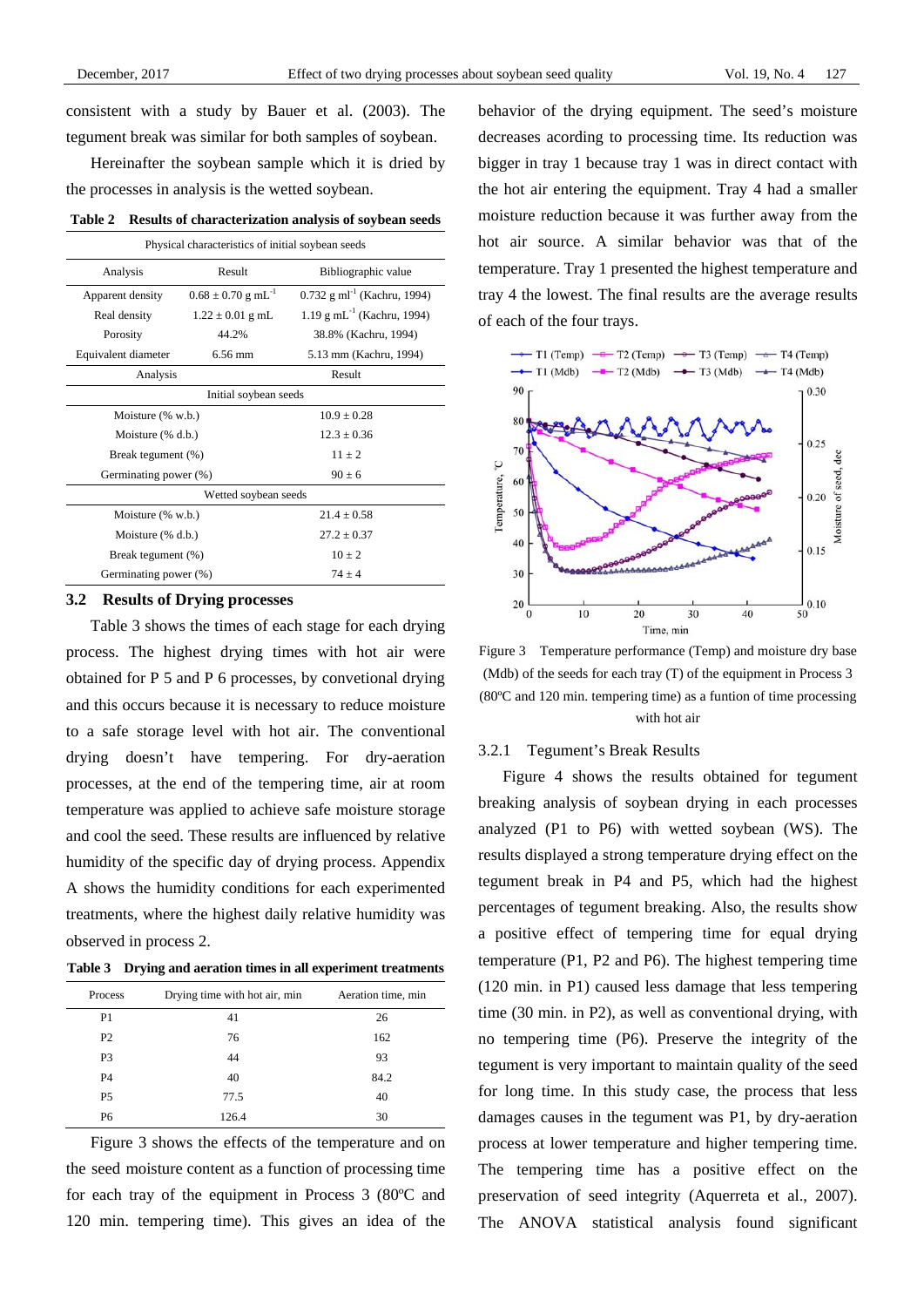differences between wetted soybean and drying processes analyzed  $(p<0.001)$  (see Table 1B in Appendix B). This was corroborated by analysis of mean differences (Tukey  $\alpha$ =0.05), confirming the differences between the samples analyzed (as shown in Figure 4 by different letters).



Figure 4 Results obtained for tegument break of soybeand seeds. Different letters indicate significant differences (Tukey's test, *α*=0.05)

3.2.2 Tegument's Break Results for Dry-aeration processes In this work, all dry-aeration processes studied

affected the tegument break. Figure 5 shows the effects of temperature (Figure 5a) and tempering time (Figure 5b) on tegument breaking. This figure displayed that higher drying temperature has a negative effect on tegument break at both tempering times (Figure 5a). An increase of tempering time of 90 min. decreases the damage of tegument break; at 60ºC, decreases the damages in 26% and at 80ºC, the damage is reduced by 13% (Figure 5b). The ANOVA statistical analysis found significant differences considering the variables temperature and tempering time  $(p<0.001)$  (see Table 2B in Appendix B). There is no significant interaction between the two variables (*p*>0.198).

3.2.3 Results of the comparison between dry-aeration and conventional drying processes in Tegument Break

Figure 6 analyses the two dry-aeration processes for each tempering time implemented. The highest tempering time has a positive effect on tegument break (Figure 6b) for both temperatures drying compared to convention drying. For 30 min. tempering and temperature of 60ºC damage is less compared with conventional drying; but at 80ºC, damage was similar for both drying processes (Figure 6a). The ANOVA statistical analysis revealed significant differences between the analyzed temperatures







Figure 6 Effects of the comparison between Dry-aeration and conventional drying processes in Tegument Break

 $(p<0.001)$ . There are significant differences between drying processes (see Table 3B and 4B in Appendix B) and there is significant interaction between the two variables (*p*<0.001).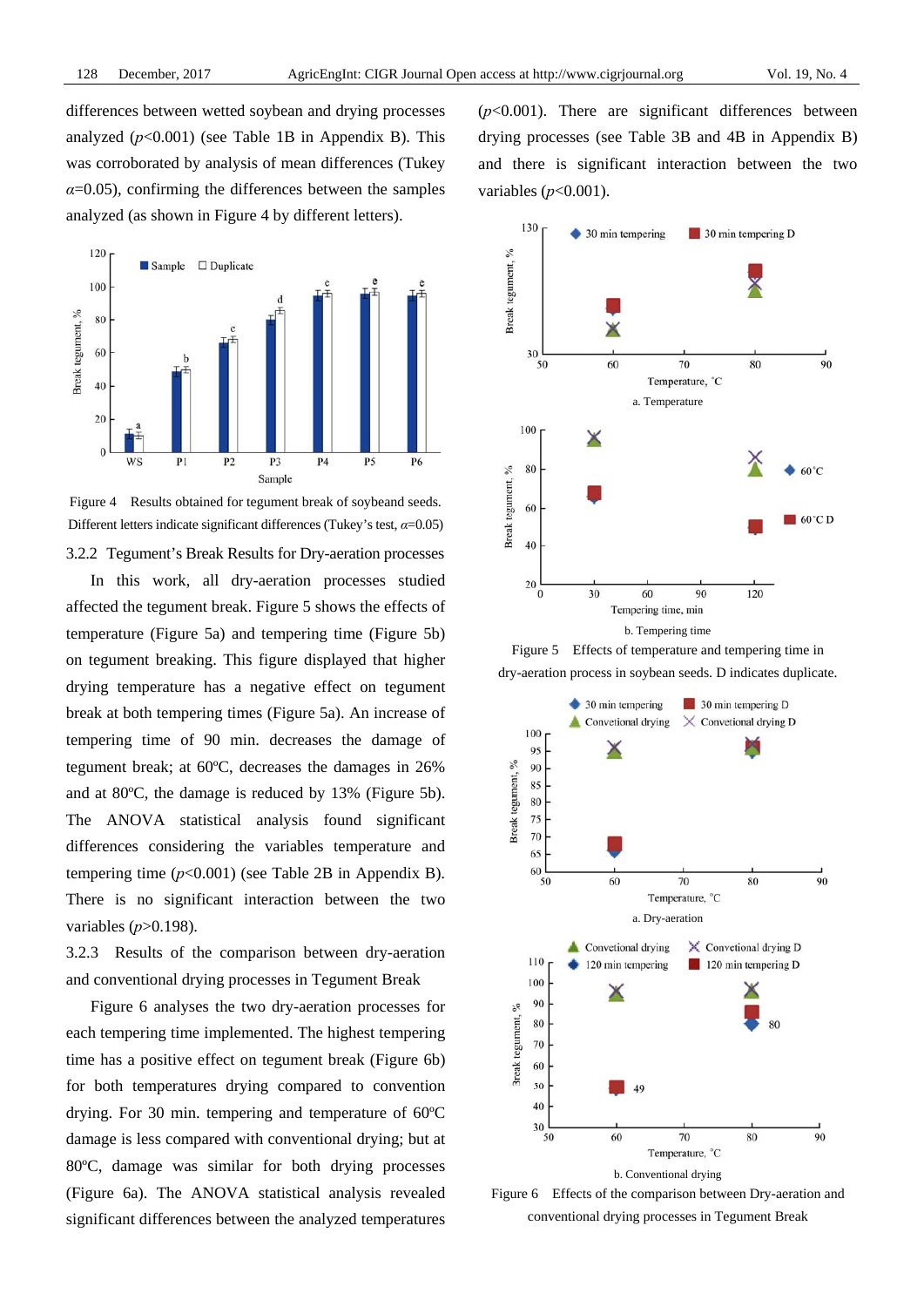#### 3.2.4 Results of the Germinating power

Figure 7 shows the results obtained for germinating power in wetted soybean for each of the drying processes analyzed. The results obtained displayed a strong negative effect of conventional drying processes (convective drying) and dry-aeration processes to higher temperature (P3 and P4). Between two drying processes, conventional processes have a major negative effect on germinating power. The ANOVA statistical analysis revealed significant differences between wetted soybean and drying processes in relation to germinating power (*p*< 0.001) (see Table 5B in Appendix B). This was corroborated by the analysis of mean differences (Tukey  $\alpha$ =0.05) where the differences between the samples analyzed are shown in Figure 7 with different letters. There are no differences between WS (wetted soybean) and P1, as there are no significant differences between P3, P4 and P6.



Figure 7 Results obtained for the germinatin power concerning each drying process analyzed and wetted soybean (ws). Different letters indicate significant differences (Tukey's test, *α*=0.05).

# **3.3 Germinating power results for Dry-aeration processes**

Figure 8 shows the effects of drying temperature (8a) and tempering time (8b) for dry-aeration processes. It is displayed that at higher temperatures drying decreases the germination for both tempering times; for 120 min. tempering, the reduction was 66.7% and for 33 min. tempering, the reduction was 58.3% (Figure 8a). In Figure 8b it can be seen that an increase in tempering time of 30 to 120 min., at 60°C, results in an increase in the germination power (14.3%) while at the highest temperature, 80°C, the opposite effect occurs, with a reduction of 6.7%. These results were corroborated by ANOVA statistical analysis where significant differences between temperatures studied were found  $(p<0.001)$  (see Table 6B in Appendix B). There are no significant differences between tempering times (*p*>0.780) as there are no interactions between both variables (*p*>0.213).



Figure 8 Effect of temperature and tempering time in dry-aeration processes on germinating power of soybean seed

Results of the comparison between Dry-aeration and conventional drying processes in germinating power

Figure 9 shows results obtained comparing the two drying processes: conventional drying and dry-aeration with 30 min tempering (Figure 9a) and conventional drying and dry-aeration with 120 min. tempering (Figure 9b). For both temperatures and both tempering times, the conventional drying generated highest damage. These results were analyzed by ANOVA statistical analysis, revealing significant differences between the analyzed temperatures  $(p<0.001)$ , as well as significant differences between drying processes  $(p<0.001)$ . There were no interaction between both factors (*P*>0.064) (see Table 7A and 8A in Appendix B).

Figure 10 shows the result obtained in germinating power analysis for process P5 (conventional drying at 80ºC). In this case, those *plantulas* (seedlings) had seven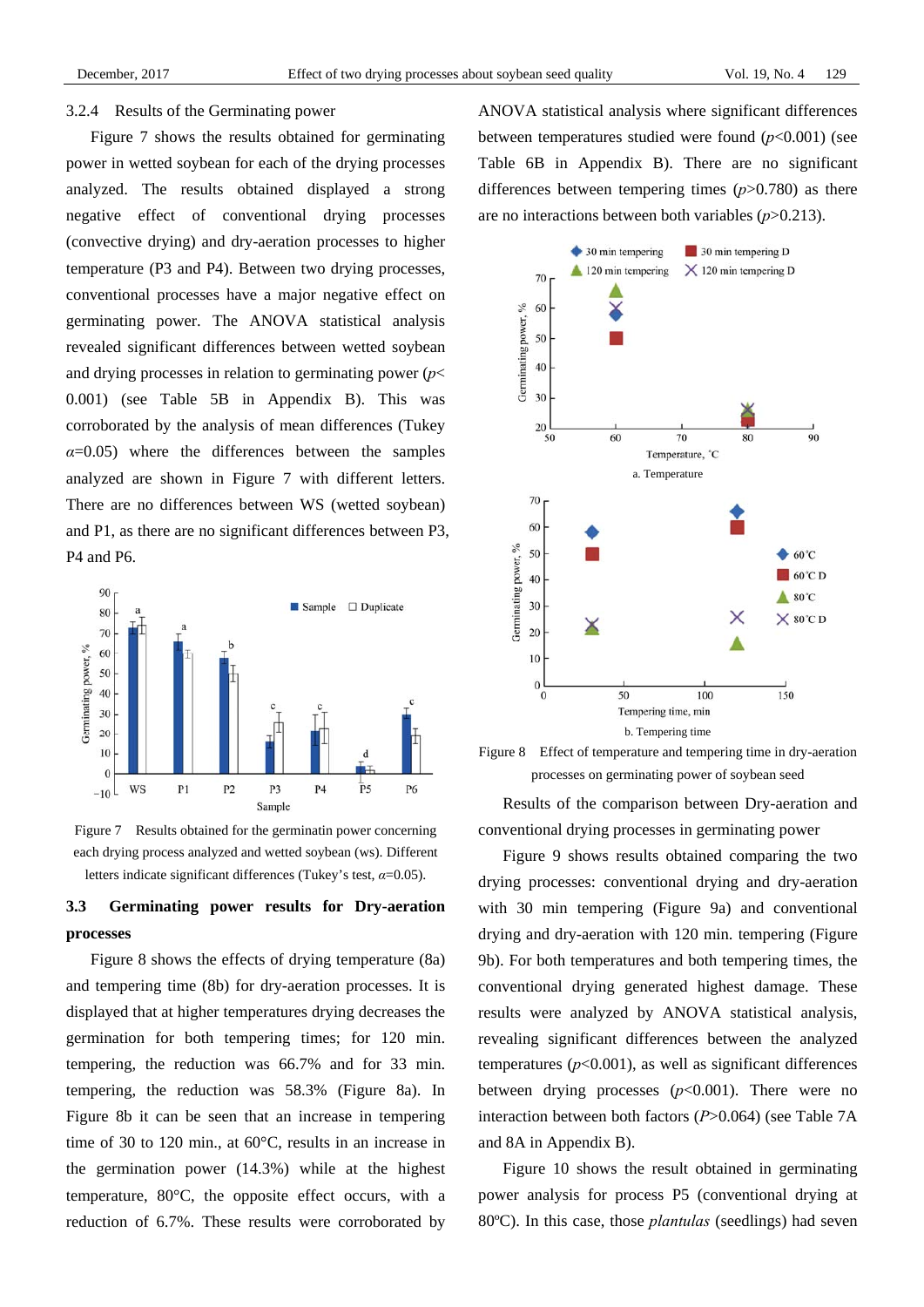days of incubation. The P5 process was the one that generated the greatest decrease of germinating power.



Figure 9 Effects of Dry-aeration and conventional drying processes in germinating power.



Figure 10 Result of germinating power in conventional drying at high temperature (P5)

#### **4 Conclusion**

In this work were analyzed two drying processes about soybean seed quality. The quality variables analyzed were breaking tegument and germinating power and processes analyzed were dry-aeration and conventional drying. In the dry-aeration processes were analyzed two drying temperatures and two tempering times. Furthermore they were analyzed conventional drying processes at each drying temperatures.

The results obtained for tegument break analysis displayed that the conventional drying processes caused more damage. While that dry-aeration process at higher temperature and less tempering time had a similar effect. This shows a marked and strong temperature effect on the integrity of the tegument. The implement of tempering times in dry-aeration processes has the objective to avoid this kind of damage in the seeds. For dry-aeration processes, the process with lower temperature (60°C) and higher tempering time (120 min) caused less damage in tegument seeds.

For germinating power, the results showed that the higher the drying temperature the lower the seed germination for both drying processes. All processes had a negative effect on this analysis. As in the previous variable, the process with lower temperature  $(60^{\circ}C)$  and higher tempering time (120 min) had the highest germination effect. For this drying process, lower temperature had a marked positive effect of tempering time. The higher tempering time did not show positive effects about germination power for the higher drying temperature (process P3).

# **Appendix A**

Table 1A shows the weather conditions for each day of dry processing.

# **Table 1A Dry bulb temperature (DBT), Humid bulb temperature (HBT), Relative humidity (RH) for each day of**

|  | process analyzed |
|--|------------------|
|  |                  |

| Process          | Weather conditions |         |       |  |  |
|------------------|--------------------|---------|-------|--|--|
|                  | DBT, °C            | HBT, °C | RH, % |  |  |
| P <sub>1</sub>   | 22                 | 16      | 54.4  |  |  |
| P <sub>1</sub> D | 20                 | 17      | 74.9  |  |  |
| P <sub>2</sub>   | 23                 | 19      | 69.1  |  |  |
| P <sub>2</sub> D | 20                 | 17.5    | 78.7  |  |  |
| P <sub>3</sub>   | 22                 | 17      | 60.9  |  |  |
| P <sub>3</sub> D | 20                 | 14      | 52.4  |  |  |
| P <sub>4</sub>   | 19.5               | 13      | 47.4  |  |  |
| P <sub>4</sub> D | 19                 | 13      | 51.1  |  |  |
| P <sub>5</sub>   | 20                 | 14      | 52.8  |  |  |
| P <sub>5</sub> D | 22                 | 16      | 54.7  |  |  |
| P <sub>6</sub>   | 15                 | 10      | 54.1  |  |  |
| P <sub>6</sub> D | 13                 | 10      | 69.2  |  |  |

Duplicate (D)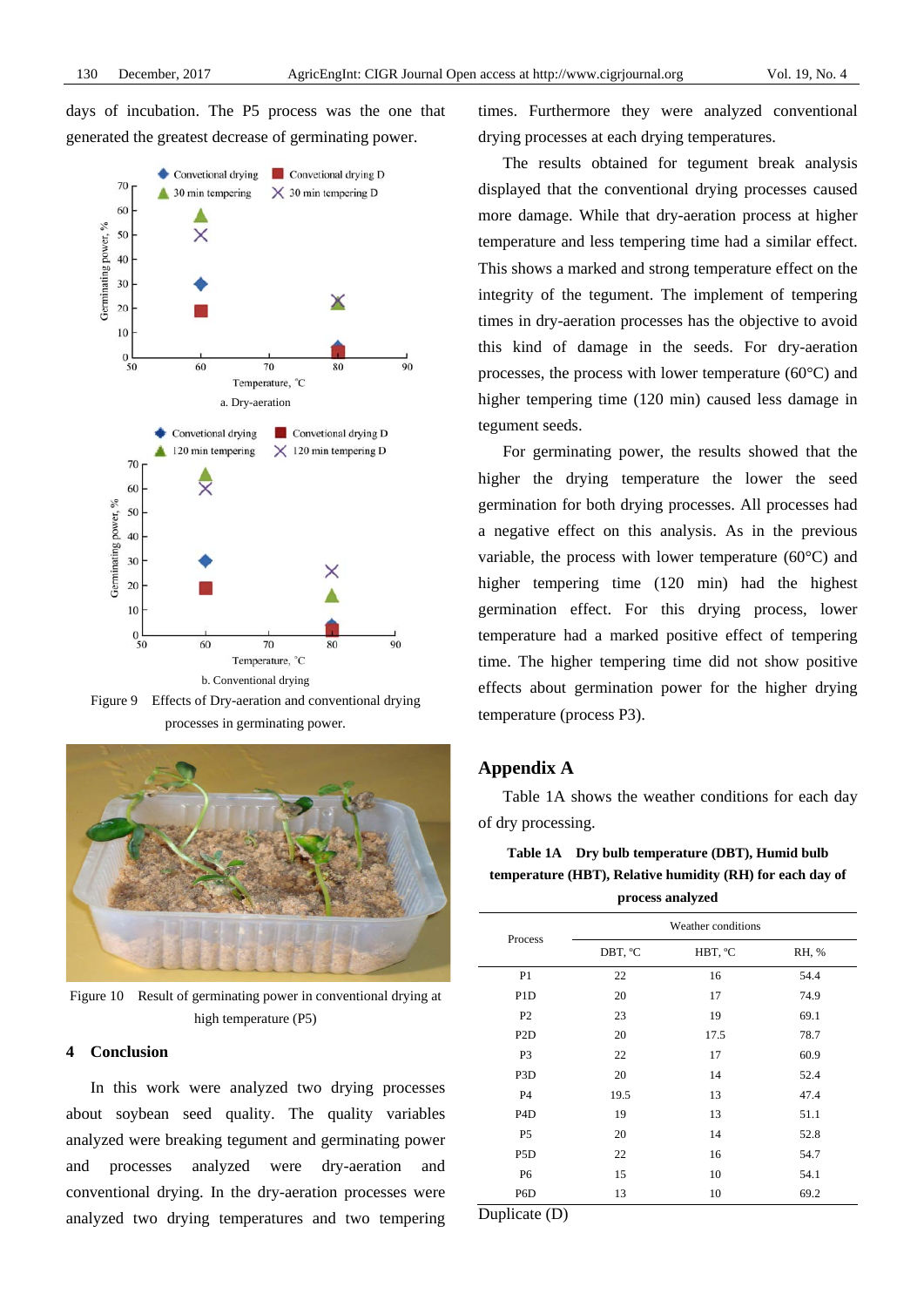#### **Appendix B**

Tables 1B to 4B shows the results obtained by ANOVA analysis for tegument break, considering all the drying processes and wetted sample soybean seeds and their interactions: processes – temperature and processes – tempering time.

# **Table 1B Results obtained by ANOVA analysis for drying processes and wetted sample soybean seeds**

| Source of variation Sum of square |           | DF | Mean sum of square | <i>F</i> -value |
|-----------------------------------|-----------|----|--------------------|-----------------|
| Processes                         | 12365.857 |    | 2060.976           | 641.193         |
| Error                             | 22.500    |    | 3.214              |                 |

**Table 2B Results obtained by ANOVA analysis for dry-aeration processes and wetted sample soybean seeds** 

| Source of variation   | Sum of square | $DF$ Mean sum of square <i>F</i> -value |         |
|-----------------------|---------------|-----------------------------------------|---------|
| Temperature           | 1922.0        | 1922.0                                  | 366.095 |
| Tempering             | 450.0         | 450.0                                   | 85.714  |
| Temperature-tempering | 12.5          | 12.5                                    | 2.381   |
| Error                 | 21.0          | 5.22                                    |         |

# **Table 3B Results obtained by ANOVA analysis between**

**dry-aeration processes and conventional drying for 30 min of tempering** 

| Source of variation | Sum of square |   | DF Mean sum of square | $F$ -value |
|---------------------|---------------|---|-----------------------|------------|
| <b>Process</b>      | 435.125       |   | 435.125               | 497.286    |
| Temperature         | 435.125       |   | 435.125               | 497.286    |
| Process-Temperature | 378.125       |   | 378.125               | 432.143    |
| Error               | 3.5           | 4 | 0.875                 |            |

**Table 4B Results obtained of ANOVA analysis between dry-aeration processes and conventional drying for 120 min of tempering.** 

| Source of variation | Sum of square |   | $DF$ Mean sum of square <i>F</i> -value |         |
|---------------------|---------------|---|-----------------------------------------|---------|
| <b>Process</b>      | 1770.125      |   | 1770.125                                | 363.103 |
| Temperature         | 595.125       |   | 595.125                                 | 122.077 |
| Process-Temperature | 528.125       |   | 528.125                                 | 108.333 |
| Error               | 19.5          | 4 | 4.875                                   |         |

Tables 5B to 8B shows the results obtained by ANOVA analysis for germinating power considering all the drying processes and wetted sample soybean seeds and their interation: processes – temperature and processes – tempering time.

**Table 5B Results obtained by ANOVA analysis for drying processes and wetted sample soybean seeds concerning germinating power** 

|           |       |   | Source of variation Sum of square DF Mean sum of square $F$ -value |        |
|-----------|-------|---|--------------------------------------------------------------------|--------|
| Processes | 8296  | h | 1382.667                                                           | 57.783 |
| Error     | 167.5 |   | 23.929                                                             |        |

**Table 6B Results obtained by ANOVA analysis for dry-aeration processes and wetted sample soybean seed concerning germinating power** 

| Source of variation   | Sum of square | DF | Mean sum of square | <i>F</i> -value |
|-----------------------|---------------|----|--------------------|-----------------|
| Temperature           | 1764          |    | 1764               | 70.209          |
| Tempering             | 2.25          |    | 2.25               | 0.09            |
| Temperature-tempering | 55.125        |    | 55.125             | 2.194           |
| Error                 | 100.5         | 4  | 25.125             |                 |

**Table 7B Results obtained by ANOVA analysis between dry-aeration processes and conventional drying for 30 min of tempering concerning germinating power** 

| Source of variation | Sum of square | DF | Mean sum of square | $F$ -value |
|---------------------|---------------|----|--------------------|------------|
| <b>Process</b>      | 1596.125      |    | 1596.125           | 48.923     |
| Temperature         | 2016.125      |    | 2016.125           | 61.797     |
| Process-Temperature | 210.25        |    | 210.25             | 6.441      |
| Error               | 130.5         | 4  | 32.625             |            |

**Table 8B Results obtained by ANOVA analysis between dry-aeration processes and conventional drying for 120 min of tempering concerning germinating power** 

| Source of variation | Sum of square |   | DF Mean sum of square | <i>F</i> -value |
|---------------------|---------------|---|-----------------------|-----------------|
| <b>Process</b>      | 1763.675      |   | 1763.675              | 1.599           |
| Temperature         | 155.657       |   | 155.65725716.693      | 0.141           |
| Process-Temperature | 25716.693     |   | 1103.314              | 23.309          |
| Error               | 4413.255      | 4 |                       |                 |

# **Acknowledgments**

The authors acknowledge financial support from CONICET (Consejo Nacional de Investigaciones Científicas y Técnicas) and Universidad Nacional del Centro de la Provincia de Buenos Aires, Argentina. The authors are grateful for the collaboration and / or advice of Doctors Sergio Giner and Carmen Mateo for the development of the work.

**Conflicts of Interest:** The authors declare no conflict of interest.

#### **References**

- Aquerreta, J., A. Iguaz, C. Arroqui, P. Vı´rseda. 2007. Effect of high temperature intermittent drying and tempering on rough rice quality. *Journal of Food Engineering*, 80(2): 611–618.
- ASHRAE Handbook. 1997. *Fundamentals. American Societies of Heatin, Refrigerating and Air-Conditioning Engineers*, New York: ASHRAE, Inc.
- Association of Official Analytical Chemists. 1990. *Official Methods of Analysis*, *15th ed*. Washington, DC: Association of Official Analytical Chemists.

Bauer, G., E. W. de Tau, A. Peretti, G. Monterrubianesi.